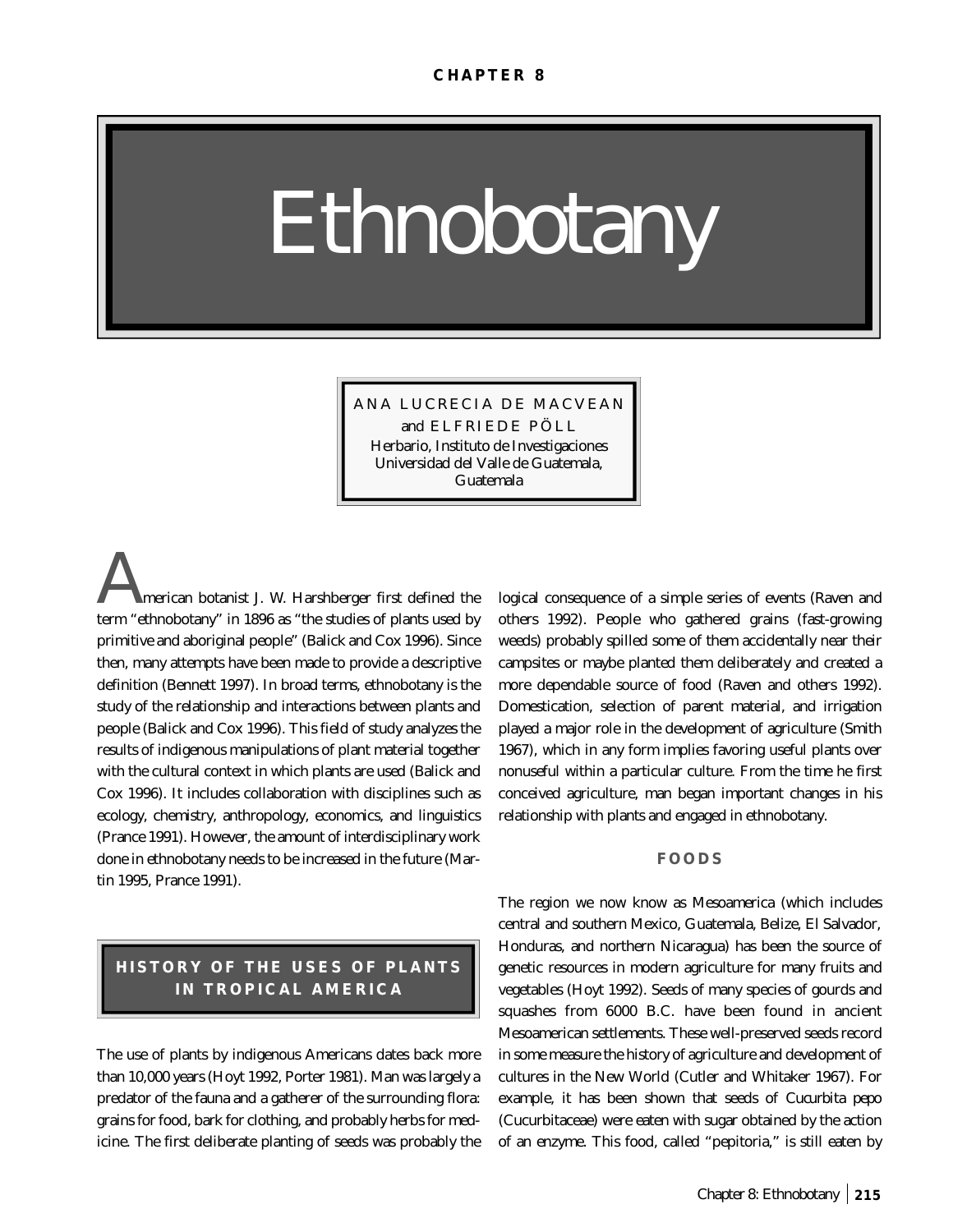natives of Mexico and Guatemala with the only difference being that now the sugar is obtained from sugar cane (*Saccharum officinarum*), a well-known plant introduced from New Guinea (Davidse and others 1994) by the Spanish colonists.

Another important plant of American origin is maize (*Zea mays*, Poaceae), one of the world's most productive plants, which accounts for a large percentage of the global food production. This cereal was planted in Mexico as early as 3000 B.C., although ancestral forms dating back to 5000 B.C. have been found in Puebla (Mangelsdorf and others 1967). Maize formed the agricultural basis of all the major New World civilizations: the Maya, Aztec, Inca, and Anasazi. This crop was also used as a main source of food by all the European explorers and conquerors who came to America. Mangelsdorf and Reeves (1943) suggest that without maize the colonization would not have been a success. It was and still is cultivated in association with beans and squash. Preparation methods for food made from maize vary, but one still finds handmade tortillas (maize patties made with limestone-treated grains) and stone-grinding slabs (metates) like those used by ancient Mayas (Sahagún 1582). A hot beverage called atole is made from mashed corn grains and is also probably of pre-Columbian origin. Maize was not only an important food crop but had religious significance as well; as the Mayan bible (Popol Vuh) tells, humans were formed from corn flour, and maize was represented too by many gods like Centlotl (Saenz 1988).

As many authors have stated, cacao (*Theobroma cacao*, Sterculiaceae) is America's contribution to the world as an important stimulating beverage (Coe and Coe 1996, Thompson 1956, Young 1994). The origin of the cacao tree is still debated. While some consider it as being from the Amazon (Smith and others 1992, Young 1994), others have stated that it is probably of Mesoamerican origin (Coe and Coe 1996). In any case, this "food of gods" (from *Theo broma*, the name Linnaeus gave to this species) was domesticated in Central America and was a valuable plant used as food and currency, as well as being a religious symbol for Olmecs and Mayas. A fossil record from an Olmec site in San Lorenzo, Mexico, dates its use to 1000 B.C., while the Dresden Codex has pictures depicting offerings of cacao fruit celebrating a new calendar year (Coe and Coe 1996). The Aztecs of Mexico and Mayans of northern Central America prepared a chocolate drink by pounding cacao beans with maize kernels, then adding boiling water with hot pepper chile. In the 1920's Wilson Popenoe reported that this traditional beverage was still served in San Cristobal Verapaz, Guatemala (Smith and others 1992). Cacao was not well received at first in Europe after the conquest, but as traditional spices were replaced by sugar, its popularity increased dramatically. Various techniques have developed to create chocolate liquor, cocoa, and chocolate as we now know it. One of the most famous is *dutching,* which uses pressure to extract the fat of the cotyledons, or *nibs*, yielding darker, milder flavored, and more soluble cocoa. About 90 percent of all cocoa used today is dutched (Simpson and Conner-Ogorzaly 1986).

#### **MEDICINES**

Long before Europeans came to America, native Americans, including Mayas, Aztecs, and Incas, had a well-developed understanding of plants, especially those used for medicine. The Badianus Manuscript (Emmart 1940), written by Martin de la Cruz in 1552, includes more than 200 species of plants used by Aztecs as medicine. Many of these plants are still in use today throughout America and some have even been naturalized in most tropical areas. Such is the case of *Psidium guajava*, a member of the Myrtle family (Myrtaceae) and mostly known as guava. This tree is most esteemed for its sweet-sour fruits used to make thick jelly or paste for desserts, but Aztecs and Mayas long ago prepared a decoction of leaves and bark of guayaba to treat gastrointestinal problems such as diarrhea (Emmart 1940). Today guayaba is known in every Mesoamerican and Caribbean country as a medicinal plant (Gupta 1995).

"Many American indigenous cultures lived, and still do, in tropical areas which are rich not only in plant diversity but fauna as well (Groombridge, 1992), and are threatened by encounters with a variety of dangerous animals such as poisonous snakes. Old manuscripts as well as current ethnobotanical information reveal that the use of *Dorstenia contrajerva*, of the mulberry family, (Moraceae) was and continues to be popular among tropical settlements (MacVean, 1995; Emmart, 1940) as an antidote to snake bites. Malaria, a disease caused by a mosquito-borne of the protozoan *Plasmodium* spp., is another example. Early in the 1600's during the conquest of the Inca empire many Spanish soldiers suffered from horrible fevers and Jesuits learned from the Incas that the bitter bark of a native tree was given as a beverage to treat fevers. Since then, the world has been indebted to the Incas that used the alkaloid, quinine, obtained from *Cinchona* spp. Today synthetic antimalarial drugs such as Fansidar (sulphadoxine perymethadine) and Aralen (cloroquinine) replace the need for quinine. Cinchona is still important in treating heart arrhythmias (Balick & Cox, 1996)."

#### **OTHER USES**

#### Narcotics

Coca leaves from the South American bush *Erythroxylum coca* (Erythroxylaceae) are valued by the people of the Andes region as a source of stimulatory alkaloids. From the Spanish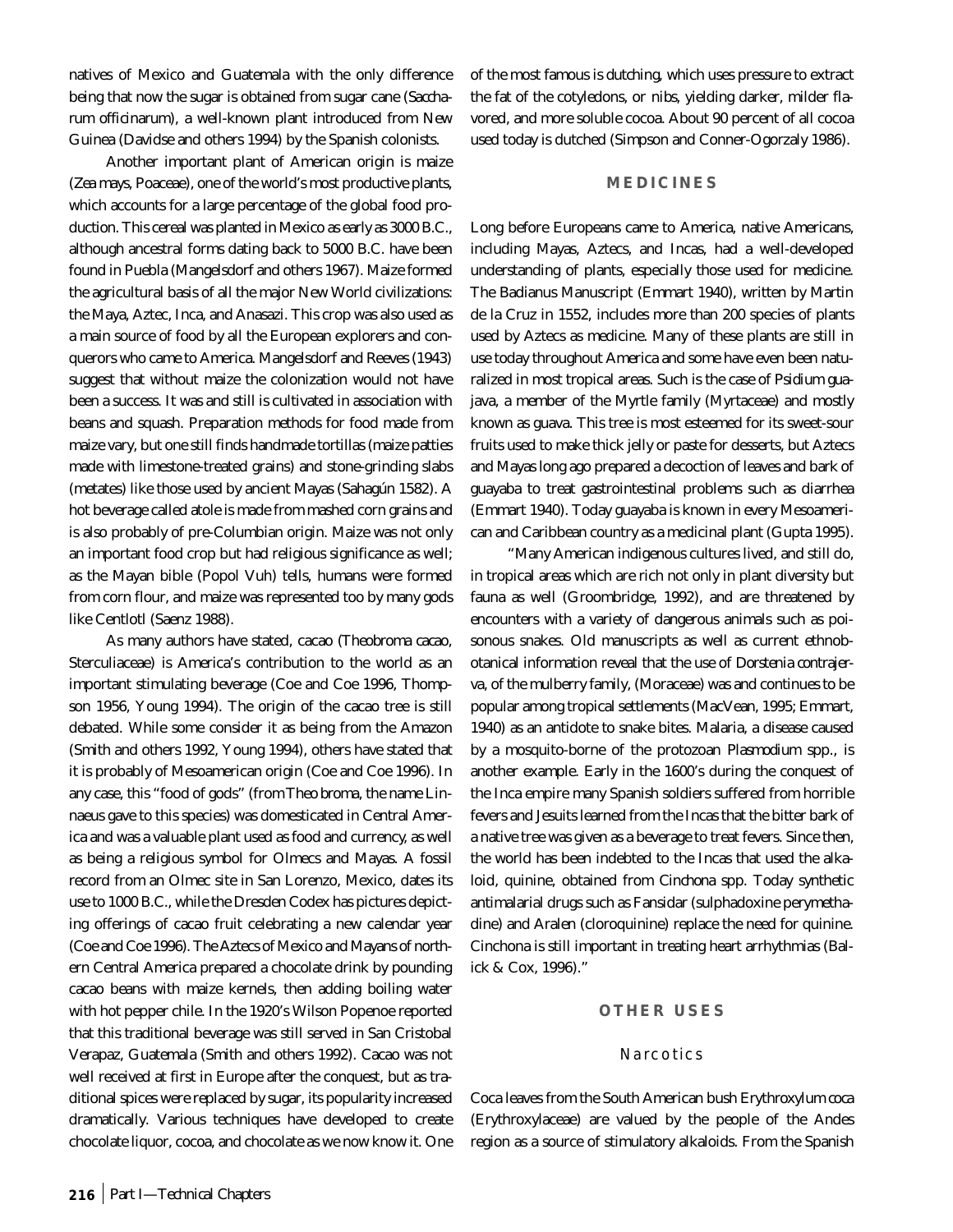conquest to the present, leaves have been collected, then dried for fermentation and chewed with lime, an agent that aids the absorption of alkaloids (Simpson and Conner-Ogorzaly 1986). These are taken to maintain blood sugar levels and alertness, to help travelers adjust to high altitude, and to reduce hunger pangs. Coca too was domesticated in pre-Columbian times. Archaeological findings show utensils and coca bags more than 3,000 years old (Furst 1972). Spanish conquerors tried to prohibit coca use until they realized that the Indian slaves would work harder if allowed to chew it. This plant was taken back to Europe and acquired fame with Angelo Mariani's wine, which contained extracts of the leaves. The Coca Cola Company originally used both *Erythroxylum coca* and *Cola nitida* (Sterculiaceae) to make its caffeine-rich, stimulating beverage, whereas today coca leaves, with the cocaine removed, are used to flavor the syrup from which this soda is made (Balick and Cox 1996, Plowman 1984, Simpson and Conner-Ogorzaly 1986). Due to cocaine-induced violence, the Harrison Narcotics Act was passed in 1900 in which the drug was declared illegal. Nevertheless, the abuse of cocaine has escalated to the point at which its legal use in medicine has become difficult (Balick and Cox 1996).

#### Materials

Since plant material does not preserve well in humid and tropical conditions it can only be speculated that ancient peoples used plants for shelter. The descendants of the Maya, for example, use palms as a source of construction material (Balick and Cox 1996). When visiting the Yucatán Peninsula, México, or Petén, Guatemala, the traveler can see that most of the small houses are still built with poles made from different native tree species. These poles are lashed with tough vines (most of them from the Bignoniaceae). The roof is usually thatched with palms such as *Sabal* spp. which currently suffers from great harvesting pressure as a resource for thatching (Caballero 1994), not only for small village housing but also for resort hotels and chalets.

## **CONSERVATION AND THE INVOLVEMENT OF INDIGENOUS PEOPLE**

The examples above illustrate the richness of traditional knowledge about plants. This knowledge, inherited through many generations, can still be gathered in many regions, especially throughout Mesoamerica and South America, but the

need to record it before it disappears is urgent. As biological diversity diminishes so does the cultural heritage of indigenous groups, where the elders are the ones with the most knowledge of the uses of plants (MacVean 1995). Finding new, nontimber alternatives and encouraging agroforestry practices to diminish the pressure on traditional agriculture is critical in developing neotropical conservation efforts (Martin 1995), which are essential if people are to continue to depend on the forest for sustenance.

For example, traditional practitioners provide up to 75 percent of the primary health care needs of rural people in Belize (Balick and Mendelsohn 1991). Setting an example for conservation through nontimber alternatives, the Association of Traditional Healers in Belize established a reserve for medicinal plants, located in the Yalbak region of Belize. Local healers gather medicinal plants from the reserve while scientists carry out ecological inventories as well as studies of regeneration of plants after harvest. To prevent habitat destruction and overharvesting of the supply of medicinal plants, the Ix Chel Tropical Research foundation has started a program to develop horticultural nurseries (Arvigo and Balick 1995, Balick and Cox 1996).

#### **QUANTITATIVE ETHNOBOTANY**

Historically, rain forests have been very profitable as sources of timber, whose harvest was a quick and simple way to obtain cash. The remains of the rain forest were burned. Today another form of forest destruction is slash and burn, a consequence of demographic pressure and the conversion of forested land to annual crops. However, ethnobotanists have pointed out that there are other viable and profitable alternatives to clearcutting. An interdisciplinary team from the New York Botanical Gardens led by Charles Peters did a 1-ha plot inventory of useful plants and estimated the net present value of harvesting fruits and latex at \$6,330 (Peters and others 1989). Tree farming in countries such as Brazil gave yields of \$3,184 per ha, while cattle pasture gave a net present value of \$2,960. The yield from nontimber products is higher and provides a method of integrating the use and conservation of South American forests. Botanist Brian Boom has done similar quantitative ethnobotany with the Chacobo Indians in Bolivia and has found that 82 percent of the species on a hectare (75 of 91) were useful (Boom 1989, Prance 1991). In order to suggest a sustainable use of tropical forests, quantitative ethnobotany and density studies that include regeneration rates are necessary. To date, few studies of this sort exist for the Neotropics (Balée 1987, Balick and Mendelsohn 1991, Boom 1989, Di Stefano and Morales 1993, MacVean 1995, Peters and others 1989, Phillips and others 1994, Phillips and Gentry 1993).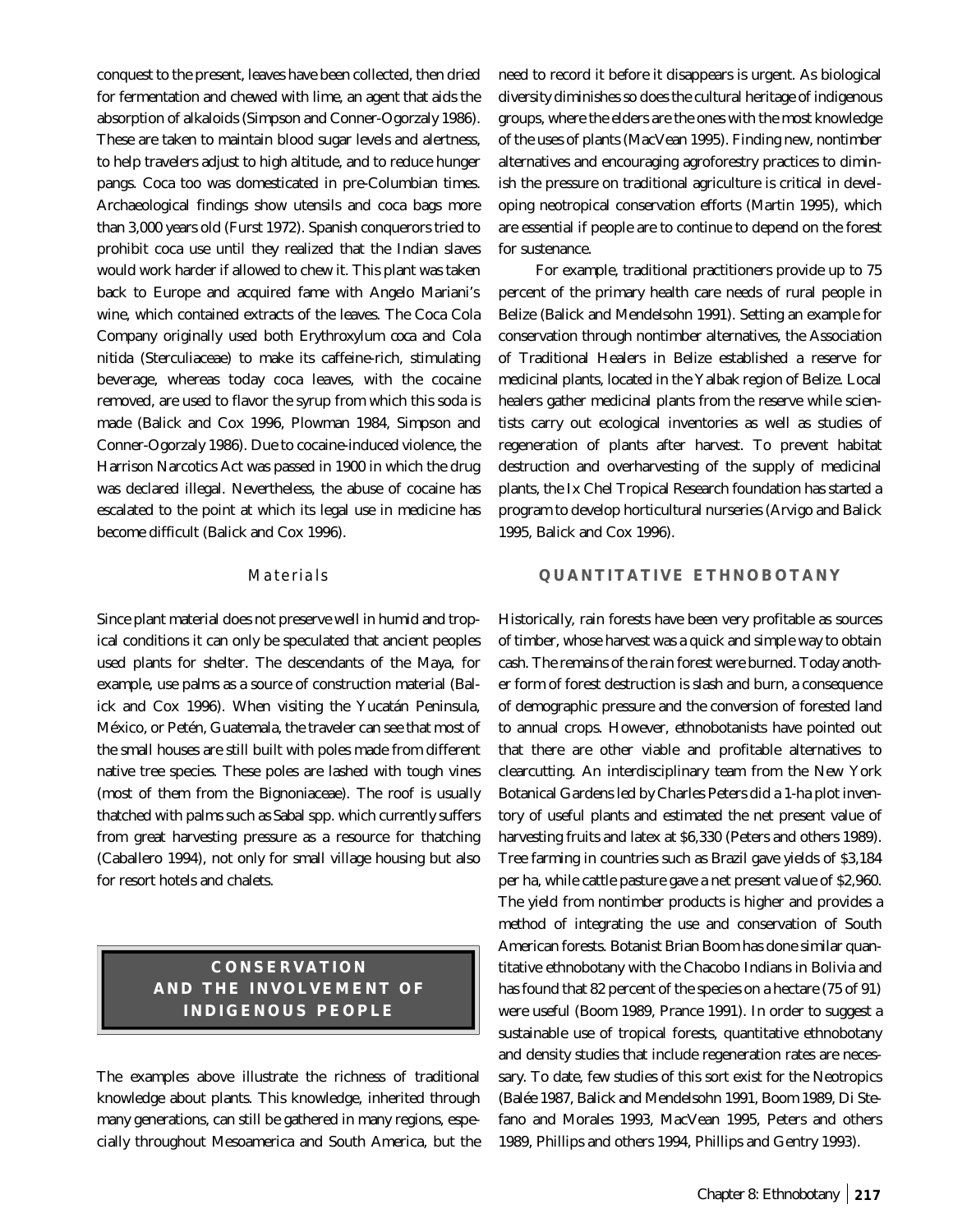#### Plants for Food

Of the several thousand species of plants known to be edible, only about 150 have ever become important enough to enter into modern agriculture and commercial trade (Plotkin 1988). Foods used by natives since pre-Columbian times are mostly unknown, undervalued, and underutilized, which illustrates how developing countries are both biologically and culturally rich but are cash poor. Problems such as overpopulation and malnutrition are rampant. However, combining ethnobotanical, nutritional, and biochemical research efforts, scientists have found that the nutritional status of the rural poor can be improved by native plants. Such is the case for amaranth and a variety of pot herbs.

#### Amaranth

Amaranth (*Amaranthus* spp., Amaranthaceae) was a very important cereal during pre-Columbian times. Its decline can be attributed in part to the fact that early Spaniards forbade its use because the Mayans and Aztecs used it in religious services as well as for food (Balick and Cox 1996, Simpson and Conner-Ogorzaly 1986). Even though prohibited, amaranth flourished because of its hardiness and easy cultivation. Natives were nutritionally dependent on this plant mainly because it was a grain with high lysine content (Plotkin 1988). Central American grain amaranth species are not true grains but the fruit of the species, though their flavor and cooking procedures are similar to that of grains. This beautiful plant is still used by Indians throughout the Mexican and Guatemalan highlands. Amaranth has several features that make it appealing as a crop for developing countries: it is a plant that can flourish in arid environments, it can be easily harvested, and it has high protein content. The works of Ricardo Bressani, editor of the Amaranth Newsletter (Universidad del Valle de Guatemala) show that amaranth pasta, for example, has 30 percent higher protein value than regular pasta. The protein quality of amaranth is higher than that of any other cereal grain currently used in the human diet (Bressani 1997) (see table 1). Amaranth is currently being marketed in the United States as breakfast cereal and is now being sold in health food stores (Plotkin 1988).

## **Table 1** Protein Quality of Amaranth and Other Common Cereal Grains

|               | Reference                        |  |  |  |  |  |
|---------------|----------------------------------|--|--|--|--|--|
| (% of Casein) |                                  |  |  |  |  |  |
|               |                                  |  |  |  |  |  |
| $74.8*$       | Pedersen [and others] 1987       |  |  |  |  |  |
| $74.4*$       |                                  |  |  |  |  |  |
| 89.1          | Bressani [and others] 1987       |  |  |  |  |  |
|               |                                  |  |  |  |  |  |
| 86.1          | Bressani [and others] 1987       |  |  |  |  |  |
|               |                                  |  |  |  |  |  |
| 85.0          | Bressani [and others] 1987       |  |  |  |  |  |
| 45.0          | <b>Bressani and Marenco 1963</b> |  |  |  |  |  |
|               |                                  |  |  |  |  |  |
| 72.6          | Bressani [and others] 1990       |  |  |  |  |  |
| 82.6          | Bressani [and others] 1990       |  |  |  |  |  |
| $30.6***$     |                                  |  |  |  |  |  |
| 60.0          | Howe [and others] 1965           |  |  |  |  |  |
| 26.0          | Howe [and others] 1965           |  |  |  |  |  |
| 73.6          | Howe [and others] 1965           |  |  |  |  |  |
| 52.0          | Howe [and others] 1965           |  |  |  |  |  |
|               | <b>Protein quality</b>           |  |  |  |  |  |

\*Net protein utilization

\*\*Relation nutritive value

Source: Bressani 1997, unpublished data.